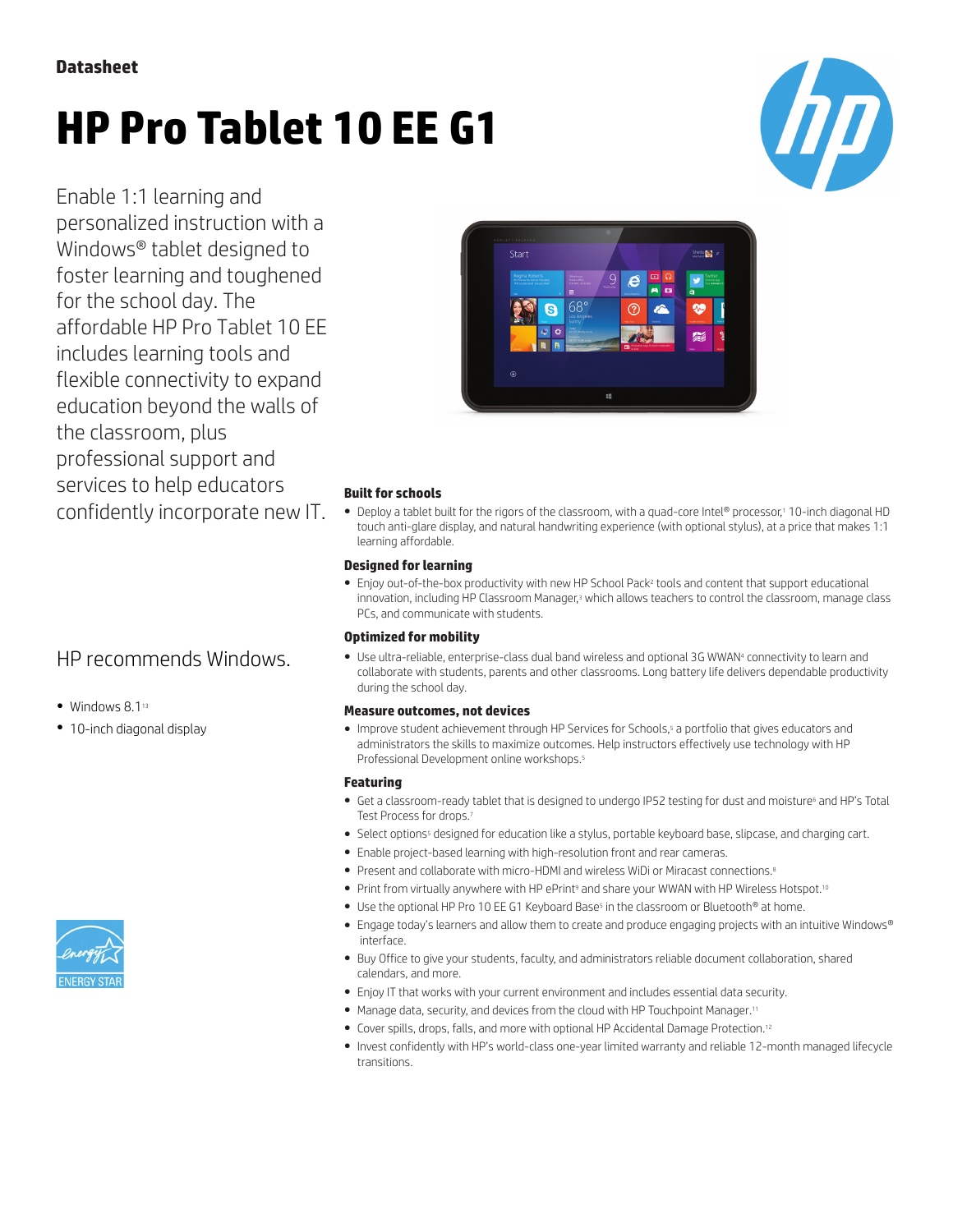# Datasheet | HP Pro Tablet 10 EE G1 HP recommends Windows.

# **HP Pro Tablet 10 EE G1 Specifications Table**



| <b>Product Design</b>                    | Grey                                                                                                                                                                                                                                                |
|------------------------------------------|-----------------------------------------------------------------------------------------------------------------------------------------------------------------------------------------------------------------------------------------------------|
| <b>Available Operating System</b>        | Windows 8.1 Pro for Education 32 <sup>1</sup><br>Windows 8.1 Pro 32 <sup>1</sup><br>Windows 8.1 with Bing 32 1<br>Windows 8.1 32 <sup>1</sup>                                                                                                       |
| <b>Processor Family</b>                  | Intel® Atom® processor                                                                                                                                                                                                                              |
| <b>Available Processors</b> <sup>2</sup> | Intel® Atom® Z3735G with Intel HD Graphics (1.33 GHz, up to 1.83 GHz using Intel Burst Technology, 2 MB cache, 4 cores); Intel® Atom® Z3735F<br>with Intel HD Graphics (1.33 GHz, up to 1.83 GHz using Intel Burst Technology, 2 MB cache, 4 cores) |
| <b>Chipset</b>                           | Chipset is integrated with processor                                                                                                                                                                                                                |
| <b>Memory</b>                            | 1 GB DDR3L SDRAM; 2 GB DDR3L SDRAM<br>(Memory soldered down)                                                                                                                                                                                        |
| <b>Internal Storage</b>                  | 32 GB eMMC; 64 GB eMMC 3                                                                                                                                                                                                                            |
| <b>Display</b>                           | 10.1" diagonal WXGA IPS (1280 x 800), capacitive multi-touch screen with digitizer                                                                                                                                                                  |
| <b>Available Graphics</b>                | Intel <sup>®</sup> HD Graphics<br>(Integrated with processor)                                                                                                                                                                                       |
| <b>Audio</b>                             | DTS Sound+™; 1 mono speaker; 1 digital microphone                                                                                                                                                                                                   |
| <b>Keyboard</b>                          | HP Pro 10 EE G1 Keyboard Base (optional)                                                                                                                                                                                                            |
| <b>Wireless Technologies</b>             | 802.11a/b/q/n (2x2) WiFi and Bluetooth® 4.0 LE combo (Miracast supported);<br>HP hs3110 HSPA+ Mobile Broadband with GPS support 4,5,6                                                                                                               |
| <b>Expansion Slots</b>                   | 1 microSD<br>(Supports SDXC expandable up to 128 GB)                                                                                                                                                                                                |
| <b>Ports and Connectors</b>              | One 3.5 mm stereo headset/headphone/microphone jack; 1 micro USB 2.0; 1 micro HDMI; 1 DC-in<br>(Supports NA type headset only)                                                                                                                      |
| Camera                                   | 1.26 MP front-facing and 2 MP rear-facing auto-focus; 2 MP front-facing and 5 MP rear-facing auto-focus 7                                                                                                                                           |
| <b>Available Software</b>                | Office 365 Personal 1-year subscription.; HP ePrint; Skype; HP User Guide; HP Print Adapter; HP Registration; HP TouchPoint Manager; HP<br>Wireless Hotspot; Microsoft OneNote; Microsoft FreshPaint 16,17,18,19                                    |
| <b>Security Management</b>               | TPM Firmware 2.0; Microsoft Defender <sup>15</sup>                                                                                                                                                                                                  |
| <b>Dimensions</b>                        | $11.02 \times 7.16 \times 0.56$ in<br>280 x 182 x 14.4 mm                                                                                                                                                                                           |
| Weight                                   | Starting at 1.87 lb<br>Starting at 850 g                                                                                                                                                                                                            |
| <b>Power</b>                             | External 18 W AC adapter                                                                                                                                                                                                                            |
|                                          | 2 cell, 28.5 WHr Li-ion polymer                                                                                                                                                                                                                     |

| <b>Sensors</b>                      | Accelerometer; eCompass                                                                                                                                                                                                                                                                                                                                                                                                                                                 |
|-------------------------------------|-------------------------------------------------------------------------------------------------------------------------------------------------------------------------------------------------------------------------------------------------------------------------------------------------------------------------------------------------------------------------------------------------------------------------------------------------------------------------|
| <b>Environmental</b>                | Low halogen <sup>20</sup>                                                                                                                                                                                                                                                                                                                                                                                                                                               |
| <b>Energy Efficiency Compliance</b> | ENERGY STAR® certified, EPEAT® Gold registered where applicable. EPEAT registration varies by country. See www.epeat.net for registration<br>status by country.                                                                                                                                                                                                                                                                                                         |
| <b>Expansion Solutions</b>          | HP Pro 10 EE G1 Stylus; HP Pro 10 EE G1 Keyboard Base; HP Pro 10 EE G1 Sleeve; HP Multi-Tablet Charging Cart.                                                                                                                                                                                                                                                                                                                                                           |
| Warranty                            | 1-year standard parts, labor and onsite limited warranty, depending on country; 1-year limited warranty on primary battery. Optional HP Care<br>Pack Services are extended service contracts which go beyond your standard warranties. Service levels and response times for HP Care Packs<br>may vary depending on your geographic location. Restrictions and limitations apply. Service starts at date of hardware purchase. For details, visit<br>www.hp.com/go/cpc. |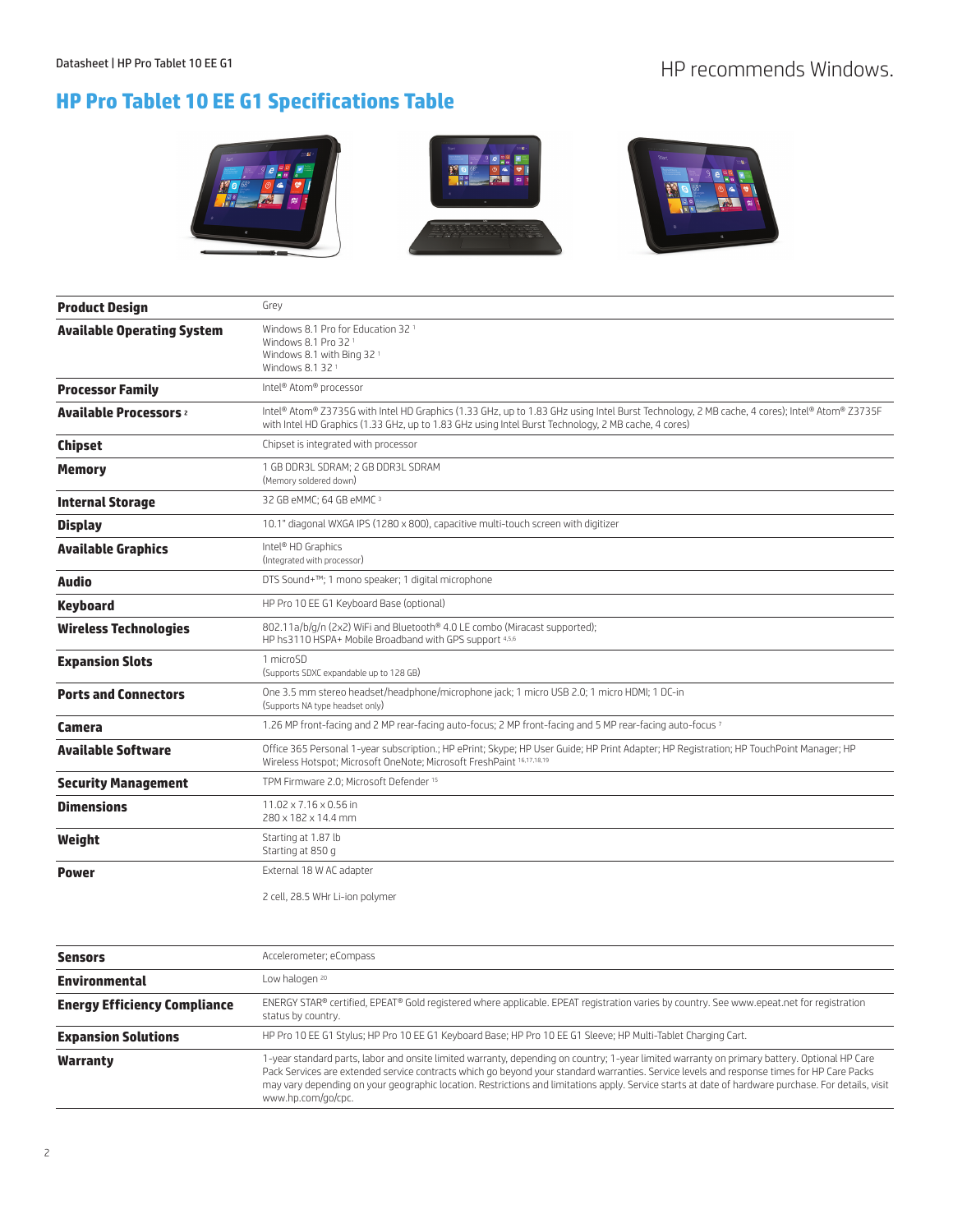# Datasheet | HP Pro Tablet 10 EE G1 HP Pro Tablet 10 EE G1

### **HP Pro Tablet 10 EE G1**

Accessories and services (not included)